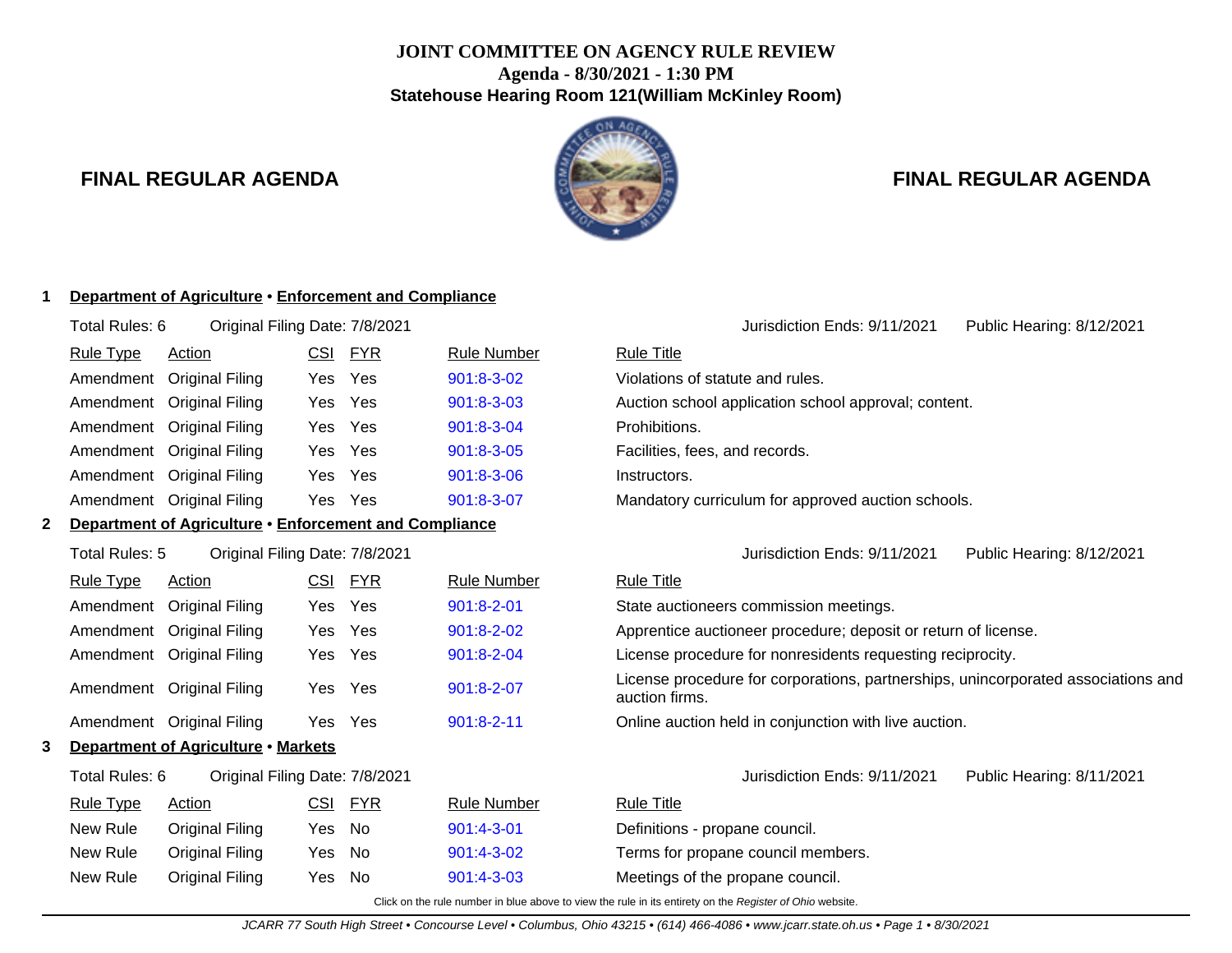### **JOINT COMMITTEE ON AGENCY RULE REVIEW**

**8/30/2021 - 1:30 PM**

**Statehouse Hearing Room 121(William McKinley Room)**

**FINAL REGULAR AGENDA**

|    | New Rule              | <b>Original Filing</b>                                        | Yes        | No         | 901:4-3-04                        | Funding of and collecting funds for the propane council.                                          |
|----|-----------------------|---------------------------------------------------------------|------------|------------|-----------------------------------|---------------------------------------------------------------------------------------------------|
|    | New Rule              | <b>Original Filing</b>                                        | <b>Yes</b> | No         | 901:4-3-05                        | Account of assessments.                                                                           |
|    | New Rule              | <b>Original Filing</b>                                        | Yes        | No         | 901:4-3-06                        | Removal of a member of the propane council.                                                       |
| 4  |                       | Department of Agriculture . Plant Industry                    |            |            |                                   |                                                                                                   |
|    | Total Rules: 6        | Original Filing Date: 7/8/2021                                |            |            |                                   | Public Hearing: 8/10/2021<br>Jurisdiction Ends: 9/11/2021                                         |
|    | <b>Rule Type</b>      | Action                                                        | <u>CSI</u> | <b>FYR</b> | <b>Rule Number</b>                | <b>Rule Title</b>                                                                                 |
|    | Amendment             | <b>Original Filing</b>                                        | Yes        | Yes        | 901:5-27-02                       | Testing of seed.                                                                                  |
|    | Amendment             | <b>Original Filing</b>                                        | Yes        | Yes        | 901:5-27-03                       | Labeling seed as to kind and variety.                                                             |
|    | Amendment             | <b>Original Filing</b>                                        | Yes        | Yes        | 901:5-27-05                       | Disposal of screenings.                                                                           |
|    | Amendment             | <b>Original Filing</b>                                        | Yes        | Yes        | 901:5-27-06                       | Prohibited and restricted noxious weed seeds list.                                                |
|    | Amendment             | <b>Original Filing</b>                                        | Yes        | Yes        | 901:5-27-07                       | Seed labeler permit application.                                                                  |
|    |                       | Amendment Original Filing                                     | Yes        | Yes        | 901:5-27-09                       | Native grass seeds and native grass seeds high in inert matter.                                   |
| 5. |                       | Department of Agriculture . Plant Industry                    |            |            |                                   |                                                                                                   |
|    | <b>Total Rules: 1</b> | Original Filing Date: 7/8/2021                                |            |            |                                   | Jurisdiction Ends: 9/11/2021<br>Public Hearing: 8/10/2021                                         |
|    | <b>Rule Type</b>      | <b>Action</b>                                                 | <u>CSI</u> | <u>FYR</u> | <b>Rule Number</b>                | <b>Rule Title</b>                                                                                 |
|    | Rescission            | <b>Original Filing</b>                                        | Yes        | Yes        | 901:5-39-01                       | Inspection and certification of raspberry plants.                                                 |
| 6  |                       | Department of Commerce . Division of Securities               |            |            |                                   |                                                                                                   |
|    | Total Rules: 6        | Original Filing Date: 5/6/2021                                |            |            | Date of Refiled Filing: 8/16/2021 | Jurisdiction Ends: 9/15/2021<br>Public Hearing: 6/1/2021                                          |
|    | <b>Rule Type</b>      | <b>Action</b>                                                 | <b>CSI</b> | <b>FYR</b> | <b>Rule Number</b>                | <b>Rule Title</b>                                                                                 |
|    |                       | Amendment Refiled Filing                                      | Yes        | Yes        | 1301:6-3-15.1                     | Application for investment adviser's license; responsibilities of licensed investment<br>adviser. |
|    |                       | Amendment Refiled Filing                                      | Yes        | Yes        | 1301:6-3-16                       | Application for salesperson's license; updating.                                                  |
|    |                       | Amendment Refiled Filing                                      | <b>Yes</b> | Yes        | 1301:6-3-16.1                     | Application for an investment adviser representative's license.                                   |
|    |                       | Amendment Refiled Filing                                      | Yes        | Yes        | 1301:6-3-16.3                     | Application for a state retirement system investment officer's license.                           |
|    |                       | Amendment Refiled Filing                                      | Yes        | Yes        | 1301:6-3-16.5                     | Application for a bureau of workers' compensation chief investment officer license.               |
|    |                       | Amendment Refiled Filing                                      | Yes        | Yes        | 1301:6-3-39.1                     | Retroactive exemption, qualification or registration.                                             |
| 7  |                       | Department of Developmental Disabilities . Community Services |            |            |                                   |                                                                                                   |
|    | Total Rules: 1        | Original Filing Date: 7/1/2021                                |            |            |                                   | Jurisdiction Ends: 9/4/2021<br>Public Hearing: 8/3/2021                                           |
|    | <b>Rule Type</b>      | <b>Action</b>                                                 | <b>CSI</b> | <u>FYR</u> | Rule Number                       | <b>Rule Title</b>                                                                                 |
|    |                       |                                                               |            |            |                                   |                                                                                                   |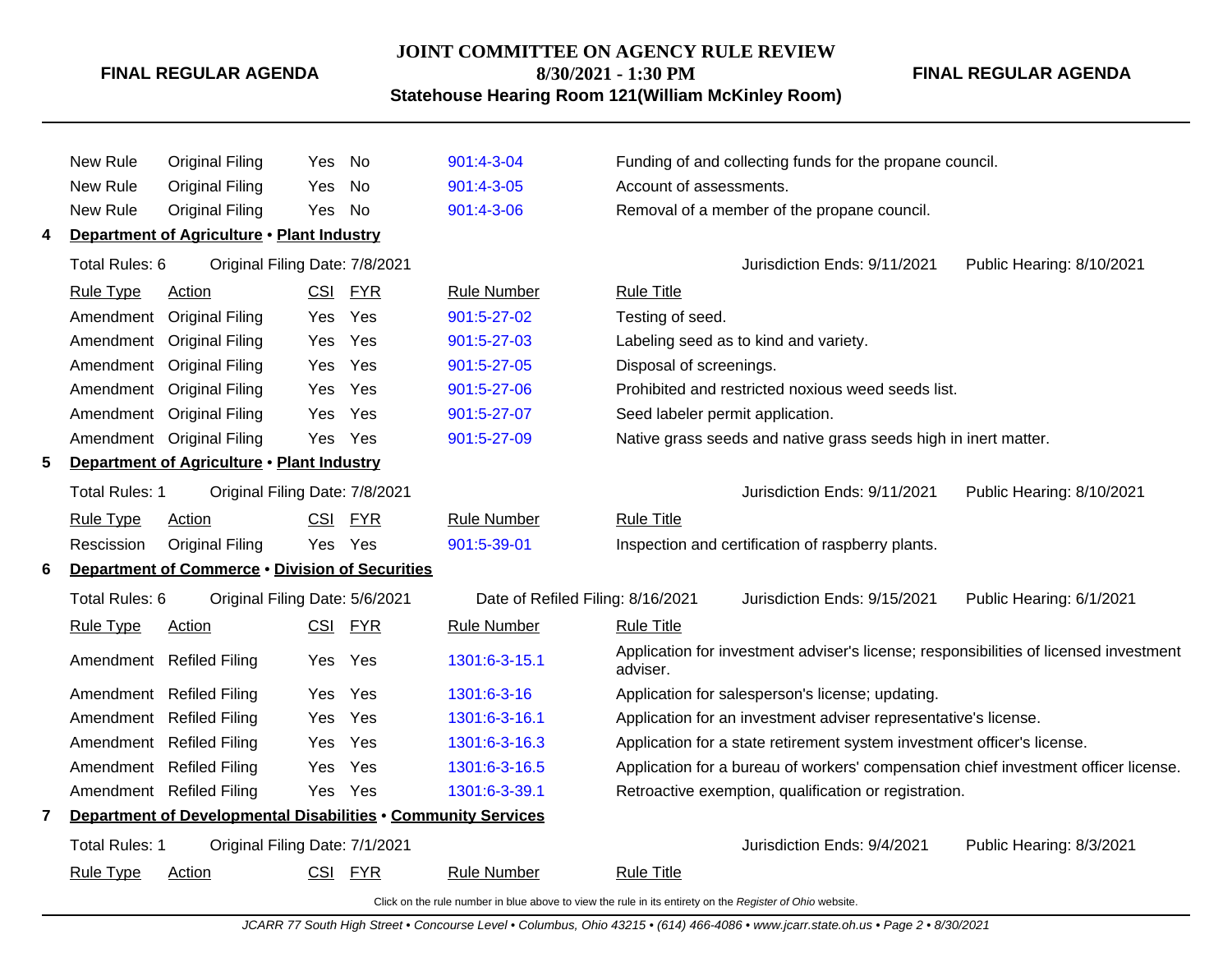### **JOINT COMMITTEE ON AGENCY RULE REVIEW**

**8/30/2021 - 1:30 PM**

**Statehouse Hearing Room 121(William McKinley Room)**

**FINAL REGULAR AGENDA**

|    | Rescission                                 | <b>Original Filing</b>                            |            | Yes Yes    | 5123:2-3-03                                                                                               |                             | Licensed residential facilities - person-centered planning.                                                                                                   |                          |  |
|----|--------------------------------------------|---------------------------------------------------|------------|------------|-----------------------------------------------------------------------------------------------------------|-----------------------------|---------------------------------------------------------------------------------------------------------------------------------------------------------------|--------------------------|--|
| 8  |                                            | <b>Department of Developmental Disabilities •</b> |            |            |                                                                                                           |                             |                                                                                                                                                               |                          |  |
|    | Total Rules: 3                             | Original Filing Date: 7/1/2021                    |            |            | Date of Refiled Filing: 8/19/2021                                                                         |                             | Jurisdiction Ends: 9/18/2021                                                                                                                                  | Public Hearing: 8/3/2021 |  |
|    | <b>Rule Type</b>                           | Action                                            |            | CSI FYR    | <b>Rule Number</b>                                                                                        | <b>Rule Title</b>           |                                                                                                                                                               |                          |  |
|    | New Rule                                   | <b>Refiled Filing</b>                             | Yes        | No         | 5123-3-03                                                                                                 |                             | Licensed residential facilities - person-centered planning.                                                                                                   |                          |  |
|    | Amendment                                  | <b>Refiled Filing</b>                             | No         | <b>No</b>  | 5123-4-01                                                                                                 |                             | Administration and operation of county boards of developmental disabilities.                                                                                  |                          |  |
|    | Amendment                                  | <b>Refiled Filing</b>                             | No         | <b>No</b>  | 5123-4-02                                                                                                 |                             | Service and support administration.                                                                                                                           |                          |  |
| 9  |                                            | Department of Developmental Disabilities .        |            |            |                                                                                                           |                             |                                                                                                                                                               |                          |  |
|    | <b>Total Rules: 1</b>                      | Original Filing Date: 7/1/2021                    |            |            |                                                                                                           |                             | Jurisdiction Ends: 9/4/2021                                                                                                                                   | Public Hearing: 8/3/2021 |  |
|    | <b>Rule Type</b>                           | Action                                            | CSI        | <b>FYR</b> | <b>Rule Number</b>                                                                                        | <b>Rule Title</b>           |                                                                                                                                                               |                          |  |
|    | <b>New Rule</b>                            | <b>Original Filing</b>                            | No         | No         | 5123-11-01                                                                                                | developmental disabilities. | Access to confidential personal information maintained by the Ohio department of                                                                              |                          |  |
| 10 | Department of Developmental Disabilities . |                                                   |            |            |                                                                                                           |                             |                                                                                                                                                               |                          |  |
|    | <b>Total Rules: 2</b>                      | Original Filing Date: 7/1/2021                    |            |            | Date of Refiled Filing: 8/19/2021                                                                         |                             | Jurisdiction Ends: 9/18/2021                                                                                                                                  | Public Hearing: 8/3/2021 |  |
|    | <b>Rule Type</b>                           | <b>Action</b>                                     | CSI        | <b>FYR</b> | <b>Rule Number</b>                                                                                        | <b>Rule Title</b>           |                                                                                                                                                               |                          |  |
|    |                                            | Amendment Refiled Filing                          | Yes.       | No         | 5123-9-30                                                                                                 |                             | Home and community-based services waivers - homemaker/ personal care under<br>the individual options and level one waivers.                                   |                          |  |
|    |                                            | Amendment Refiled Filing                          | Yes No     |            | 5123-9-32                                                                                                 | funding waivers.            | Home and community-based services waivers - participant-directed homemaker/<br>personal care under the individual options, level one, and self-empowered life |                          |  |
|    |                                            |                                                   |            |            | Department of Developmental Disabilities • Fiscal Administration and State-Operated Services and Supports |                             |                                                                                                                                                               |                          |  |
|    | Total Rules: 1                             | Original Filing Date: 7/1/2021                    |            |            |                                                                                                           |                             | Jurisdiction Ends: 9/4/2021                                                                                                                                   | Public Hearing: 8/3/2021 |  |
|    | <b>Rule Type</b>                           | Action                                            | <b>CSI</b> | <b>FYR</b> | <b>Rule Number</b>                                                                                        | <b>Rule Title</b>           |                                                                                                                                                               |                          |  |
|    | Rescission                                 | <b>Original Filing</b>                            | No.        | Yes        | $5123:1 - 6 - 01$                                                                                         | developmental disabilities. | Access to confidential personal information maintained by the Ohio department of                                                                              |                          |  |
|    | 12 Department of Health .                  |                                                   |            |            |                                                                                                           |                             |                                                                                                                                                               |                          |  |
|    | Total Rules: 13                            | Original Filing Date: 3/26/2021                   |            |            | Date of Refiled Filing: 8/9/2021                                                                          |                             | Jurisdiction Ends: 9/8/2021                                                                                                                                   | Public Hearing: 9/9/2021 |  |
|    | <b>Rule Type</b>                           | Action                                            | <b>CSI</b> | <b>FYR</b> | <b>Rule Number</b>                                                                                        | <b>Rule Title</b>           |                                                                                                                                                               |                          |  |
|    | Amendment                                  | <b>Refiled Filing</b>                             | Yes        | Yes        | 3701-25-01                                                                                                | Definitions.                |                                                                                                                                                               |                          |  |
|    | Rescission                                 | <b>Refiled Filing</b>                             |            | Yes Yes    | 3701-25-02                                                                                                | Permission to operate.      |                                                                                                                                                               |                          |  |
|    |                                            |                                                   |            |            | Click on the rule number in blue above to view the rule in its entirety on the Register of Ohio website.  |                             |                                                                                                                                                               |                          |  |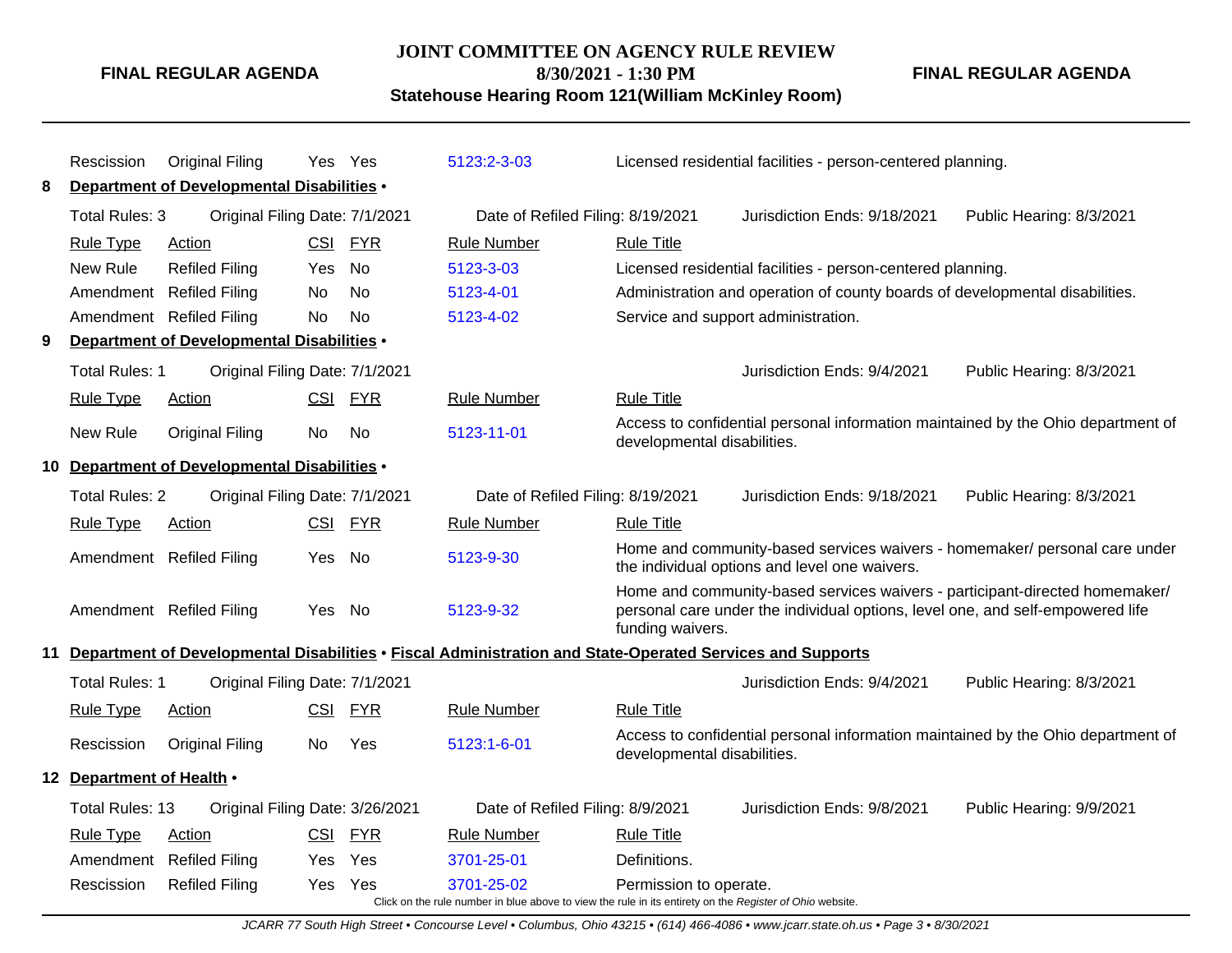### **JOINT COMMITTEE ON AGENCY RULE REVIEW**

**FINAL REGULAR AGENDA**

**8/30/2021 - 1:30 PM Statehouse Hearing Room 121(William McKinley Room)**

| New Rule   | Refiled Filing        | Yes No |         | 3701-25-02 | Responsibilities of the board of health.          |
|------------|-----------------------|--------|---------|------------|---------------------------------------------------|
| Rescission | Refiled Filing        |        | Yes Yes | 3701-25-03 | Plans; approval and content.                      |
| New Rule   | <b>Refiled Filing</b> | Yes No |         | 3701-25-03 | Responsibility of the operator.                   |
| Rescission | Refiled Filing        |        | Yes Yes | 3701-25-04 | Responsibility of camp operator.                  |
| New Rule   | Refiled Filing        | Yes No |         | 3701-25-04 | Resident camp plan review package submission and  |
| Rescission | Refiled Filing        |        | Yes Yes | 3701-25-05 | Water, sewerage and gray water recycling systems. |
| Rescission | Refiled Filing        |        | Yes Yes | 3701-25-06 | Hygiene facilities.                               |
| Rescission | Refiled Filing        |        | Yes Yes | 3701-25-07 | Solid waste storage and disposal.                 |
| Rescission | Refiled Filing        |        | Yes Yes | 3701-25-08 | Electrical service.                               |
| Rescission | Refiled Filing        |        | Yes Yes | 3701-25-09 | Sleeping quarters.                                |
| Rescission | Refiled Filing        |        | Yes Yes | 3701-25-10 | Safety.                                           |
|            |                       |        |         |            |                                                   |

## **13 Department of Job and Family Services** • **Child Support**

| Total Rules: 1   | Original Filing Date: 7/16/2021 |     |         |                 |                   |
|------------------|---------------------------------|-----|---------|-----------------|-------------------|
| <u>Rule Type</u> | Action                          |     | CSI FYR | Rule Number     | <b>Rule Title</b> |
|                  | Amendment Original Filing       | No. | Yes     | 5101:12-55-20.1 | Lien levy         |

### **14 Department of Job and Family Services** • **Child Support**

| <b>Rule Type</b> | Action                    | CSI | <b>FYR</b> | <b>Rule Number</b> | <b>Rule Title</b>                |
|------------------|---------------------------|-----|------------|--------------------|----------------------------------|
|                  | Amendment Original Filing | No. | No.        | 5101:12-1-10.1     | Support e                        |
|                  | Amendment Original Filing | No. | No.        | 5101:12-10-99      | Chapter <sub>5</sub>             |
| Rescission       | <b>Original Filing</b>    | No. | Yes        | 5101:12-50-45      | Enforcing                        |
|                  | Amendment Original Filing | No. | No.        | 5101:12-50-99      | Chapter <sub>5</sub>             |
|                  | Amendment Original Filing | No  | Yes        | 5101:12-80-14      | Limited as<br>المرجلة والمسالحات |

### **15 Department of Job and Family Services** • **Child Support**

| New Rule   | Refiled Filing                                            | Yes No |         | 3701-25-02 | Responsibilities of the board of health.                              |
|------------|-----------------------------------------------------------|--------|---------|------------|-----------------------------------------------------------------------|
| Rescission | Refiled Filing                                            | Yes    | Yes     | 3701-25-03 | Plans; approval and content.                                          |
| New Rule   | <b>Refiled Filing</b>                                     | Yes    | No      | 3701-25-03 | Responsibility of the operator.                                       |
| Rescission | Refiled Filing                                            | Yes    | Yes     | 3701-25-04 | Responsibility of camp operator.                                      |
| New Rule   | <b>Refiled Filing</b>                                     | Yes No |         | 3701-25-04 | Resident camp plan review package submission and design requirements. |
| Rescission | <b>Refiled Filing</b>                                     | Yes    | Yes     | 3701-25-05 | Water, sewerage and gray water recycling systems.                     |
| Rescission | Refiled Filing                                            |        | Yes Yes | 3701-25-06 | Hygiene facilities.                                                   |
| Rescission | <b>Refiled Filing</b>                                     | Yes    | Yes     | 3701-25-07 | Solid waste storage and disposal.                                     |
| Rescission | Refiled Filing                                            | Yes    | Yes     | 3701-25-08 | Electrical service.                                                   |
| Rescission | Refiled Filing                                            | Yes    | Yes     | 3701-25-09 | Sleeping quarters.                                                    |
| Rescission | <b>Refiled Filing</b>                                     | Yes    | Yes     | 3701-25-10 | Safety.                                                               |
|            | Denoniment of Johnson Fouilly Considers of Child Crimmont |        |         |            |                                                                       |

Jurisdiction Ends: 9/19/2021 Public Hearing: 8/18/2021

Lien levy and execution.

Total Rules: 5 Original Filing Date: 7/7/2021 **Matches 2012 12:30 According 2012** Jurisdiction Ends: 9/10/2021 Public Hearing: 8/11/2021

Support enforcement program services.

Chapter 5101:12-10 forms - child support program administration.

Enforcing a court support order through the United States district courts.

Chapter 5101:12-50 forms - enforcement of the support order.

Limited assignment, PRWORA assignment, and distribution of assigned support collections.

### Total Rules: 3 Original Filing Date: 7/15/2021 **Contact Contact Act Contact Contact Contact Contact Public Hearing: 8/18/2021** Public Hearing: 8/18/2021

### Rule Type Action **CSI FYR** Rule Number Rule Title

Amendment Original Filing No Yes [5101:12-55-10.1](http://www.registerofohio.state.oh.us/jsps/publicdisplayrules/processPublicDisplayRules.jsp?entered_rule_no=5101:12-55-10.1&doWhat=GETBYRULENUM&raID=0) Investigation of an account, imposing an access restriction, and releasing an access restriction.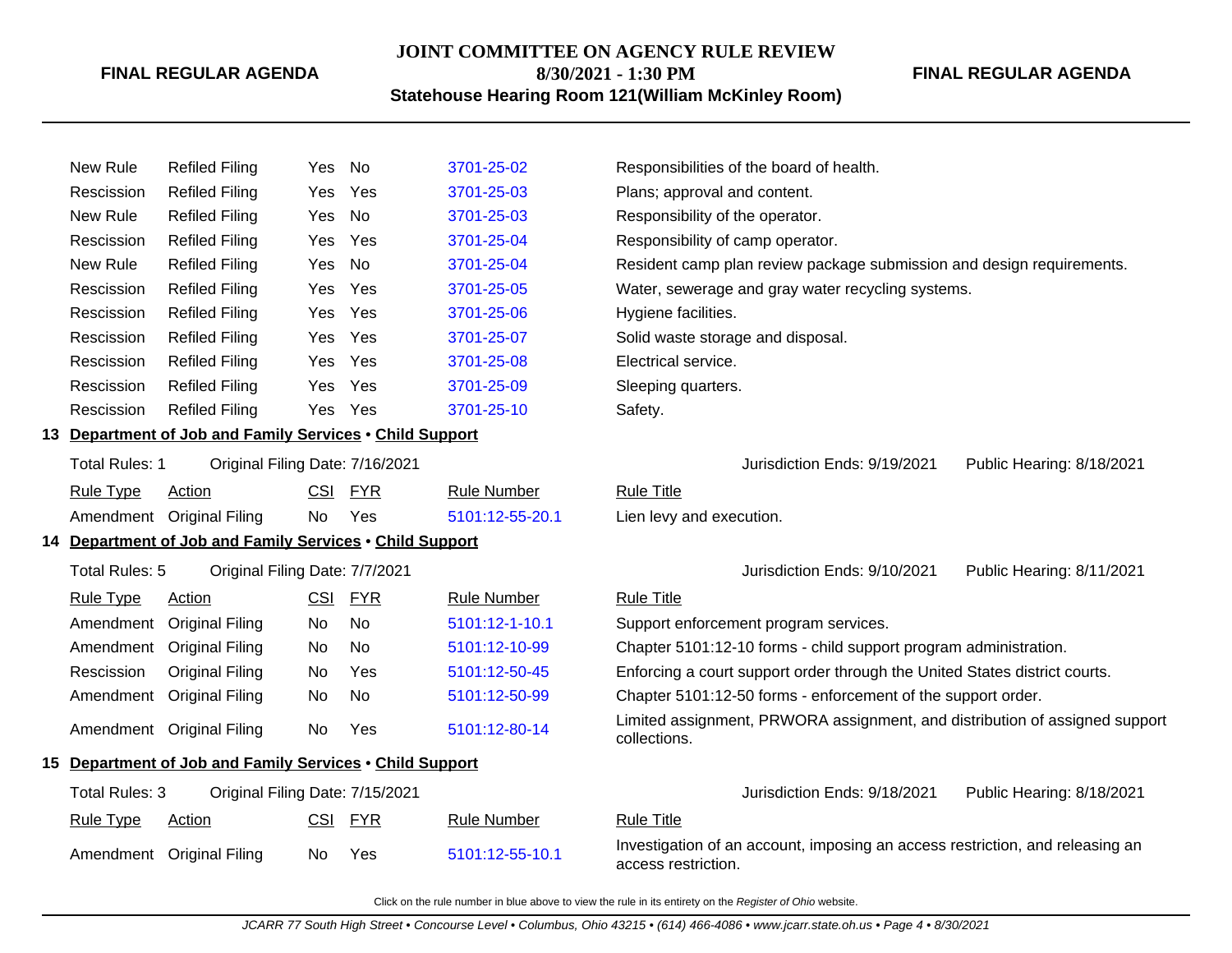### **JOINT COMMITTEE ON AGENCY RULE REVIEW**

**8/30/2021 - 1:30 PM**

**Statehouse Hearing Room 121(William McKinley Room)**

**FINAL REGULAR AGENDA**

|    |                                                                    | Amendment Original Filing                                              | No.        | Yes        | 5101:12-55-10.3                                                                                                                               | Issuing a withdrawal directive. |                                                                                 |                           |  |
|----|--------------------------------------------------------------------|------------------------------------------------------------------------|------------|------------|-----------------------------------------------------------------------------------------------------------------------------------------------|---------------------------------|---------------------------------------------------------------------------------|---------------------------|--|
|    |                                                                    | Amendment Original Filing                                              | No.        | Yes        | 5101:12-55-99                                                                                                                                 | default.                        | Chapter 5101:12-55 forms - enforcement of the support order based on finding of |                           |  |
|    |                                                                    | 16 Department of Job and Family Services . Child Support               |            |            |                                                                                                                                               |                                 |                                                                                 |                           |  |
|    | Total Rules: 1                                                     | Original Filing Date: 7/9/2021                                         |            |            |                                                                                                                                               |                                 | Jurisdiction Ends: 9/12/2021                                                    | Public Hearing: 8/11/2021 |  |
|    | <b>Rule Type</b>                                                   | <b>Action</b>                                                          | CSI        | <b>FYR</b> | <b>Rule Number</b>                                                                                                                            | <b>Rule Title</b>               |                                                                                 |                           |  |
|    |                                                                    | Amendment Original Filing                                              | No.        | No         | 5101:12-40-99                                                                                                                                 |                                 | Chapter 5101:12-40 forms - paternity establishment.                             |                           |  |
|    |                                                                    | 17 Department of Job and Family Services . Division of Food Stamps     |            |            |                                                                                                                                               |                                 |                                                                                 |                           |  |
|    | Total Rules: 1                                                     | Original Filing Date: 7/13/2021                                        |            |            |                                                                                                                                               |                                 | Jurisdiction Ends: 9/16/2021                                                    | Public Hearing:           |  |
|    | <b>Rule Type</b>                                                   | Action                                                                 | <b>CSI</b> | <b>FYR</b> | <b>Rule Number</b>                                                                                                                            | <b>Rule Title</b>               |                                                                                 |                           |  |
|    |                                                                    | Amendment Original Filing                                              | No.        | Yes        | 5101:4-6-26                                                                                                                                   |                                 | Food assistance: group living arrangements.                                     |                           |  |
|    | 18 Department of Job and Family Services . Division of Food Stamps |                                                                        |            |            |                                                                                                                                               |                                 |                                                                                 |                           |  |
|    | Total Rules: 1                                                     | Original Filing Date: 7/8/2021                                         |            |            |                                                                                                                                               |                                 | Jurisdiction Ends: 9/11/2021                                                    | Public Hearing:           |  |
|    | <b>Rule Type</b>                                                   | Action                                                                 |            | CSI FYR    | <b>Rule Number</b>                                                                                                                            | <b>Rule Title</b>               |                                                                                 |                           |  |
|    |                                                                    | Amendment Original Filing                                              | No         | Yes        | 5101:4-6-13                                                                                                                                   | members.                        | Food assistance: determining eligibility of assistance groups with ineligible   |                           |  |
|    |                                                                    | 19 Department of Job and Family Services . Division of Social Services |            |            |                                                                                                                                               |                                 |                                                                                 |                           |  |
|    | Total Rules: 1                                                     | Original Filing Date: 7/15/2021                                        |            |            | Date of Revised Filing: 7/30/2021                                                                                                             |                                 | Jurisdiction Ends: 9/18/2021                                                    | Public Hearing: 8/18/2021 |  |
|    | <b>Rule Type</b>                                                   | Action                                                                 |            | CSI FYR    | <b>Rule Number</b>                                                                                                                            | <b>Rule Title</b>               |                                                                                 |                           |  |
|    |                                                                    | Amendment Revised Filing                                               | Yes No     |            | 5101:2-9-42                                                                                                                                   |                                 | Qualified residential treatment program (QRTP).                                 |                           |  |
|    |                                                                    | 20 Department of Job and Family Services . Division of Social Services |            |            |                                                                                                                                               |                                 |                                                                                 |                           |  |
|    | <b>Total Rules: 4</b>                                              | Original Filing Date: 7/15/2021                                        |            |            |                                                                                                                                               |                                 | Jurisdiction Ends: 9/18/2021                                                    | Public Hearing: 8/18/2021 |  |
|    | <b>Rule Type</b>                                                   | <b>Action</b>                                                          |            | CSI FYR    | <b>Rule Number</b>                                                                                                                            | <b>Rule Title</b>               |                                                                                 |                           |  |
|    | Amendment                                                          | <b>Original Filing</b>                                                 | Yes        | Yes        | 5101:2-5-02                                                                                                                                   |                                 | Application for an agency to perform specific functions; amended applications.  |                           |  |
|    | Amendment                                                          | <b>Original Filing</b>                                                 | Yes.       | Yes        | 5101:2-5-03                                                                                                                                   |                                 | Certification of an agency to perform specific functions.                       |                           |  |
|    | Amendment                                                          | <b>Original Filing</b>                                                 | Yes        | Yes        | 5101:2-5-04                                                                                                                                   |                                 | Recertification of an agency to perform specific functions.                     |                           |  |
|    |                                                                    | Amendment Original Filing                                              | Yes Yes    |            | 5101:2-5-13                                                                                                                                   |                                 | Required agency policies, plans and procedures.                                 |                           |  |
| 21 |                                                                    | Department of Job and Family Services . Division of Social Services    |            |            |                                                                                                                                               |                                 |                                                                                 |                           |  |
|    | <b>Total Rules: 1</b>                                              | Original Filing Date: 7/15/2021                                        |            |            | Date of Revised Filing: 7/30/2021<br>Click on the rule number in blue above to view the rule in its entirety on the Register of Ohio website. |                                 | Jurisdiction Ends: 9/18/2021                                                    | Public Hearing: 8/18/2021 |  |

JCARR 77 South High Street • Concourse Level • Columbus, Ohio 43215 • (614) 466-4086 • www.jcarr.state.oh.us • Page 5 • 8/30/2021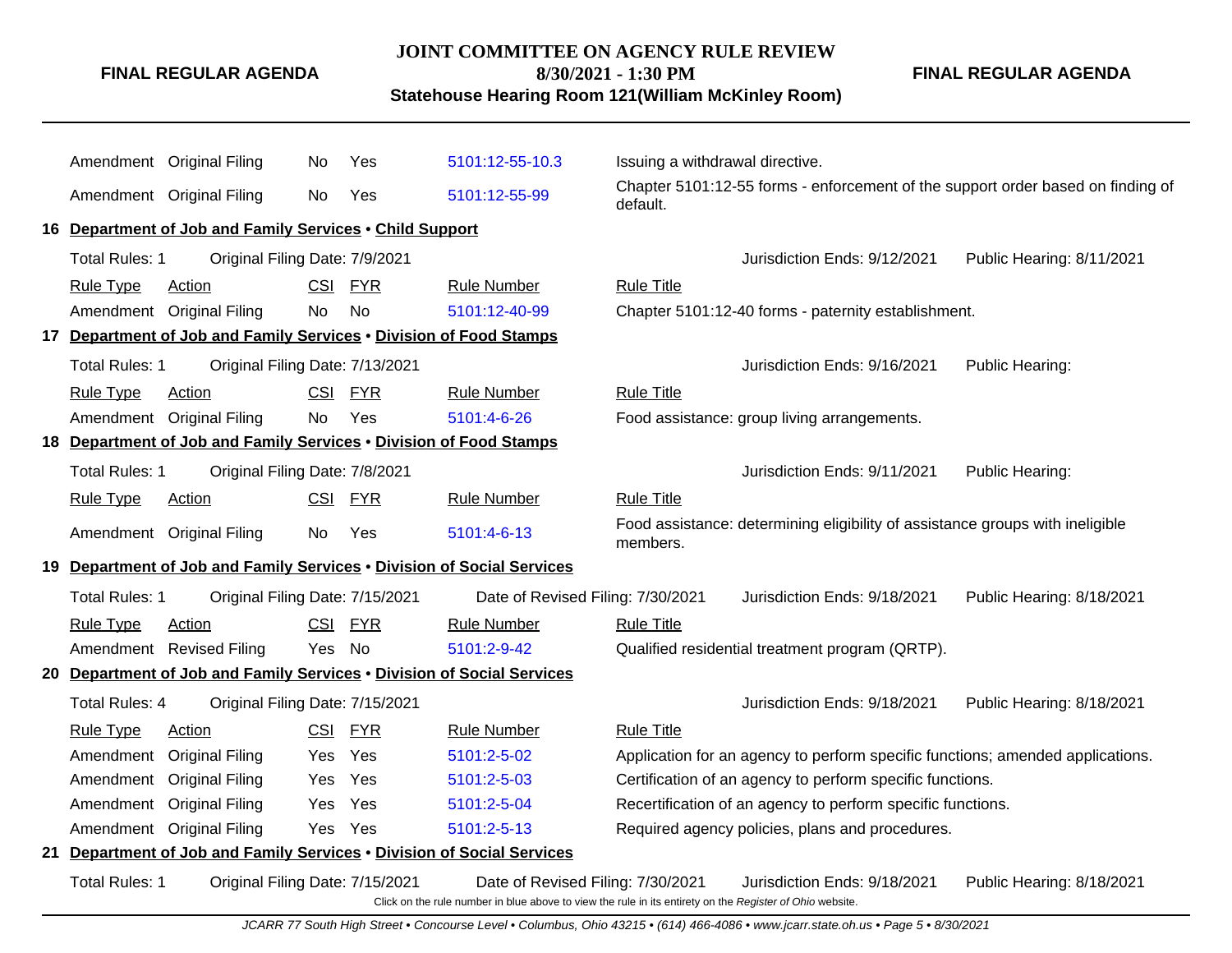# **JOINT COMMITTEE ON AGENCY RULE REVIEW**

**8/30/2021 - 1:30 PM**

**Statehouse Hearing Room 121(William McKinley Room)**

**FINAL REGULAR AGENDA**

| <b>Rule Type</b>      | Action                                                     | CSI        | <u>FYR</u> | <b>Rule Number</b>                                                     | <b>Rule Title</b>      |                                                                                                                                               |                           |
|-----------------------|------------------------------------------------------------|------------|------------|------------------------------------------------------------------------|------------------------|-----------------------------------------------------------------------------------------------------------------------------------------------|---------------------------|
|                       |                                                            |            |            |                                                                        |                        | Assessment to determine child's placement into a qualified residential treatment                                                              |                           |
| New Rule              | <b>Revised Filing</b>                                      | Yes No     |            | 5101:2-42-12                                                           | program.               |                                                                                                                                               |                           |
|                       |                                                            |            |            | 22 Department of Job and Family Services . Division of Social Services |                        |                                                                                                                                               |                           |
| Total Rules: 1        | Original Filing Date: 7/9/2021                             |            |            | Date of Revised Filing: 7/30/2021                                      |                        | Jurisdiction Ends: 9/12/2021                                                                                                                  | Public Hearing: 8/11/2021 |
| <b>Rule Type</b>      | <b>Action</b>                                              | CSI        | <b>FYR</b> | <b>Rule Number</b>                                                     | <b>Rule Title</b>      |                                                                                                                                               |                           |
| New Rule              | <b>Revised Filing</b>                                      | <b>No</b>  | No         | 5101:2-38-05.1                                                         |                        | PCSA requirements for completing a family case plan and review when a child is<br>placed in a qualified residential treatment program (QRTP). |                           |
|                       | 23 Department of Job and Family Services . ODJFS Practices |            |            |                                                                        |                        |                                                                                                                                               |                           |
| <b>Total Rules: 1</b> | Original Filing Date: 6/29/2021                            |            |            |                                                                        |                        | Jurisdiction Ends: 9/2/2021                                                                                                                   | Public Hearing:           |
| <b>Rule Type</b>      | Action                                                     | CSI        | <u>FYR</u> | <b>Rule Number</b>                                                     | <b>Rule Title</b>      |                                                                                                                                               |                           |
| Amendment             | <b>Original Filing</b>                                     | No         | Yes        | 5101:9-6-19                                                            |                        | State child protective allocation (SCPA).                                                                                                     |                           |
|                       | 24 Department of Job and Family Services . ODJFS Practices |            |            |                                                                        |                        |                                                                                                                                               |                           |
| Total Rules: 1        | Original Filing Date: 7/13/2021                            |            |            |                                                                        |                        | Jurisdiction Ends: 9/16/2021                                                                                                                  | Public Hearing:           |
| <b>Rule Type</b>      | Action                                                     | <b>CSI</b> | <b>FYR</b> | <b>Rule Number</b>                                                     | <b>Rule Title</b>      |                                                                                                                                               |                           |
| Amendment             | <b>Original Filing</b>                                     | No         | No         | 5101:9-6-24                                                            |                        | Multi-system youth (MSY) funding.                                                                                                             |                           |
|                       | 25 Department of Job and Family Services . ODJFS Practices |            |            |                                                                        |                        |                                                                                                                                               |                           |
| Total Rules: 1        | Original Filing Date: 6/30/2021                            |            |            |                                                                        |                        | Jurisdiction Ends: 9/3/2021                                                                                                                   | Public Hearing: 8/4/2021  |
| <b>Rule Type</b>      | <b>Action</b>                                              | <b>CSI</b> | <b>FYR</b> | <b>Rule Number</b>                                                     | <b>Rule Title</b>      |                                                                                                                                               |                           |
| Rescission            | <b>Original Filing</b>                                     | <b>No</b>  | Yes        | 5101:9-6-25                                                            | "ProtectOhio" funding. |                                                                                                                                               |                           |
|                       |                                                            |            |            | 26 Department of Job and Family Services - Unemployment Compensation . |                        |                                                                                                                                               |                           |
| <b>Total Rules: 4</b> | Original Filing Date: 7/15/2021                            |            |            |                                                                        |                        | Jurisdiction Ends: 9/18/2021                                                                                                                  | Public Hearing: 8/18/2021 |
| <b>Rule Type</b>      | Action                                                     | CSI        | <u>FYR</u> | <b>Rule Number</b>                                                     | <b>Rule Title</b>      |                                                                                                                                               |                           |
| Amendment             | <b>Original Filing</b>                                     | No         | Yes        | 4141-28-06                                                             |                        | Subpoenas in labor dispute cases.                                                                                                             |                           |
| Amendment             | <b>Original Filing</b>                                     | No         | Yes        | 4141-28-07                                                             |                        | Contempt proceedings in labor dispute cases.                                                                                                  |                           |
| Amendment             | <b>Original Filing</b>                                     | No         | Yes        | 4141-28-08                                                             |                        | Who may be allowed witness fees in labor dispute cases.                                                                                       |                           |
| Amendment             | <b>Original Filing</b>                                     | <b>No</b>  | Yes        | 4141-37-12                                                             | Group bond.            |                                                                                                                                               |                           |
|                       | 27 Liquor Control . Liquor Control Commission              |            |            |                                                                        |                        |                                                                                                                                               |                           |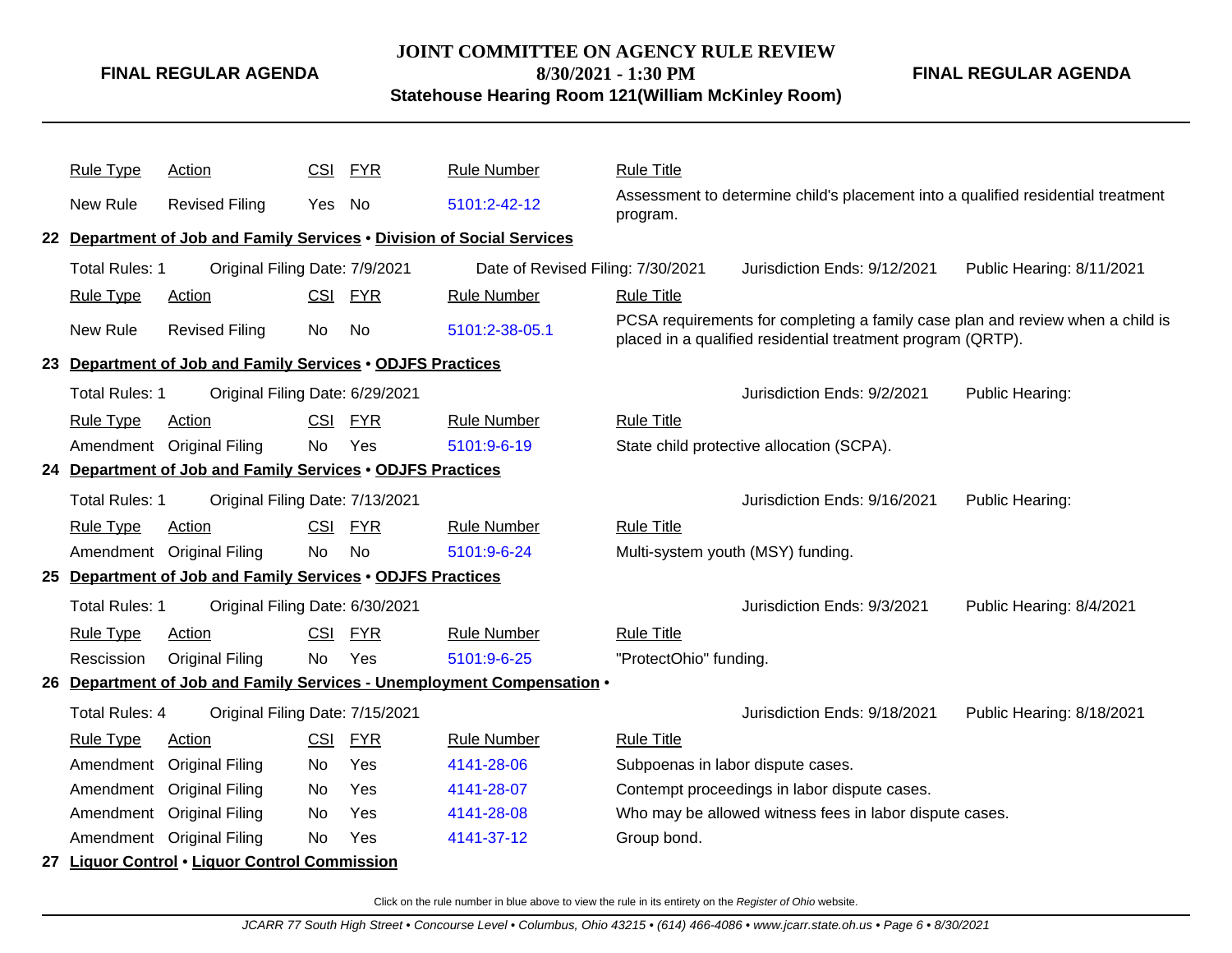# **JOINT COMMITTEE ON AGENCY RULE REVIEW**

**8/30/2021 - 1:30 PM**

**Statehouse Hearing Room 121(William McKinley Room)**

**FINAL REGULAR AGENDA**

| <b>Total Rules: 2</b> | Original Filing Date: 7/6/2021   |            |            |                                                                               | Jurisdiction Ends: 9/9/2021<br>Public Hearing: 8/6/2021                                                                                                      |
|-----------------------|----------------------------------|------------|------------|-------------------------------------------------------------------------------|--------------------------------------------------------------------------------------------------------------------------------------------------------------|
| <b>Rule Type</b>      | Action                           |            | CSI FYR    | <b>Rule Number</b>                                                            | <b>Rule Title</b>                                                                                                                                            |
|                       | Amendment Original Filing        | Yes        | Yes        | 4301:1-1-61                                                                   | Violation - identification and notification.                                                                                                                 |
|                       | Amendment Original Filing        | Yes        | Yes        | 4301:1-1-79                                                                   | Restrictions on warrantless administrative inspections.                                                                                                      |
|                       | 28 Ohio Department of Medicaid . |            |            |                                                                               |                                                                                                                                                              |
| Total Rules: 5        | Original Filing Date: 7/16/2021  |            |            |                                                                               | Jurisdiction Ends: 9/19/2021<br>Public Hearing: 8/16/2021                                                                                                    |
| <b>Rule Type</b>      | Action                           | <b>CSI</b> | <b>FYR</b> | <b>Rule Number</b>                                                            | <b>Rule Title</b>                                                                                                                                            |
|                       | Amendment Original Filing        | No.        | No         | 5160-36-04                                                                    | Program of all-inclusive care for the elderly (PACE): enrollment and disenrollment.                                                                          |
|                       | Amendment Original Filing        | Yes        | No         | 5160-44-31                                                                    | Ohio department of medicaid (ODM)-administered waiver programs: provider<br>conditions of participation.                                                     |
|                       | Amendment Original Filing        | No         | Yes        | 5160-45-03                                                                    | Ohio department of medicaid (ODM) -administered waiver program: individual<br>rights and responsibilities.                                                   |
|                       | Amendment Original Filing        | Yes        | No         | 5160-45-06                                                                    | Ohio department of medicaid (ODM) -administered waiver program: structural<br>reviews of providers and investigation of provider occurrences.                |
|                       | Amendment Original Filing        | Yes No     |            | 5160-46-04                                                                    | Ohio home care waiver: definitions of the covered services and provider<br>requirements and specifications.                                                  |
|                       | 29 Ohio Department of Medicaid . |            |            |                                                                               |                                                                                                                                                              |
| <b>Total Rules: 1</b> | Original Filing Date: 7/16/2021  |            |            |                                                                               | Jurisdiction Ends: 9/19/2021<br>Public Hearing: 8/16/2021                                                                                                    |
| <b>Rule Type</b>      | <b>Action</b>                    | <u>CSI</u> | <b>FYR</b> | <b>Rule Number</b>                                                            | <b>Rule Title</b>                                                                                                                                            |
|                       | Amendment Original Filing        | Yes        | No         | 5160-44-05                                                                    | Nursing facility-based level of care home, community-based services (HCBS)<br>programs and specialized recovery services (SRS) program: incident management. |
|                       | 30 Ohio Department of Medicaid . |            |            |                                                                               |                                                                                                                                                              |
| <b>Total Rules: 2</b> | Original Filing Date: 7/16/2021  |            |            | Date of Revised Filing: 8/20/2021                                             | Jurisdiction Ends: 9/19/2021<br>Public Hearing: 8/16/2021                                                                                                    |
| <b>Rule Type</b>      | Action                           | <b>CSI</b> | <b>FYR</b> | <b>Rule Number</b>                                                            | <b>Rule Title</b>                                                                                                                                            |
|                       | Amendment Revised Filing         | Yes        | No         | 5160-19-01                                                                    | Patient-centered medical homes (PCMH): eligible providers.                                                                                                   |
|                       | Amendment Revised Filing         | No         | <b>No</b>  | 5160-19-02                                                                    | Patient centered medical homes (PCMH): payments.                                                                                                             |
|                       |                                  |            |            | 31 Ohio Occupational Therapy, Physical Therapy, and Athletic Trainers Board . |                                                                                                                                                              |
| <b>Total Rules: 2</b> | Original Filing Date: 7/15/2021  |            |            | Date of Revised Filing: 7/15/2021                                             | Jurisdiction Ends: 9/18/2021<br>Public Hearing: 8/17/2021                                                                                                    |
| <b>Rule Type</b>      | Action                           | <b>CSI</b> | <b>FYR</b> | <b>Rule Number</b>                                                            | <b>Rule Title</b>                                                                                                                                            |
| New Rule              | <b>Revised Filing</b>            | Yes No     |            | 4755-23-16                                                                    | Physical Therapy Compact privileges.                                                                                                                         |
|                       |                                  |            |            |                                                                               | Click on the rule number in blue above to view the rule in its entirety on the Register of Ohio website.                                                     |

JCARR 77 South High Street • Concourse Level • Columbus, Ohio 43215 • (614) 466-4086 • www.jcarr.state.oh.us • Page 7 • 8/30/2021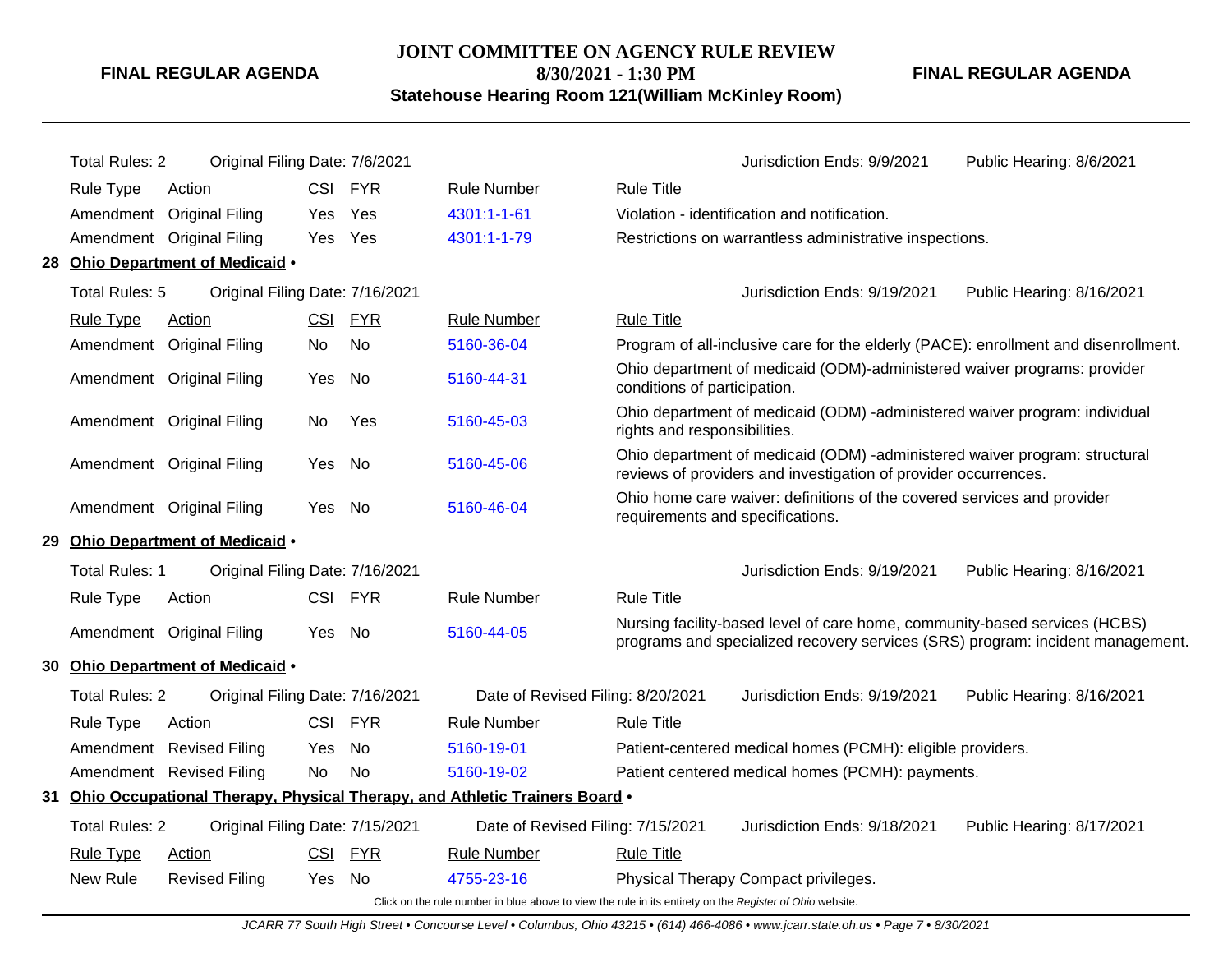**JOINT COMMITTEE ON AGENCY RULE REVIEW**

**FINAL REGULAR AGENDA**

**8/30/2021 - 1:30 PM Statehouse Hearing Room 121(William McKinley Room)**

| New Rule                                           | <b>Revised Filing</b>                              | Yes                               | No                                             | 4755-24-01         | Physical Therapy Compact Privilege fee.                                                                                         |
|----------------------------------------------------|----------------------------------------------------|-----------------------------------|------------------------------------------------|--------------------|---------------------------------------------------------------------------------------------------------------------------------|
| 32 Public Utilities Commission of Ohio . Utilities |                                                    |                                   |                                                |                    |                                                                                                                                 |
| Total Rules: 5                                     | Original Filing Date: 6/30/2021                    |                                   |                                                |                    | Jurisdiction Ends: 9/3/2021<br>Public Hearing:                                                                                  |
| <b>Rule Type</b>                                   | <b>Action</b>                                      | CSI                               | <b>FYR</b>                                     | <b>Rule Number</b> | <b>Rule Title</b>                                                                                                               |
|                                                    | Amendment Original Filing                          | Yes                               | Yes                                            | 4901:1-17-01       | Definitions.                                                                                                                    |
| Amendment                                          | <b>Original Filing</b>                             | Yes                               | Yes                                            | 4901:1-17-02       | General provisions.                                                                                                             |
|                                                    | Amendment Original Filing                          | Yes                               | Yes                                            | 4901:1-17-03       | Establishment of credit.                                                                                                        |
|                                                    | Amendment Original Filing                          | Yes                               | Yes                                            | 4901:1-17-04       | Deposit to reestablish creditworthiness.                                                                                        |
|                                                    | Amendment Original Filing                          | Yes                               | Yes                                            | 4901:1-17-07       | Record of deposit.                                                                                                              |
|                                                    | 33 Public Utilities Commission of Ohio . Utilities |                                   |                                                |                    |                                                                                                                                 |
| Total Rules: 9                                     | Original Filing Date: 6/30/2021                    |                                   |                                                |                    | Jurisdiction Ends: 9/3/2021<br>Public Hearing:                                                                                  |
| <b>Rule Type</b>                                   | <b>Action</b>                                      | CSI                               | <b>FYR</b>                                     | <b>Rule Number</b> | <b>Rule Title</b>                                                                                                               |
| Amendment                                          | <b>Original Filing</b>                             | Yes                               | Yes                                            | 4901:1-18-02       | General provisions.                                                                                                             |
|                                                    | Amendment Original Filing                          | Yes                               | Yes                                            | 4901:1-18-03       | Reasons for disconnecting residential electric, gas, or natural gas service.                                                    |
| Amendment                                          | <b>Original Filing</b>                             | Yes                               | Yes                                            | 4901:1-18-06       | Disconnection procedures for electric, gas, and natural gas utilities.                                                          |
|                                                    | Amendment Original Filing                          | Yes                               | Yes                                            | 4901:1-18-07       | Reconnection of service.                                                                                                        |
|                                                    | Amendment Original Filing                          | Yes                               | Yes                                            | 4901:1-18-11       | Restrictive language prohibition.                                                                                               |
|                                                    | Amendment Original Filing                          | Yes                               | Yes                                            | 4901:1-18-13       | Payment requirements for percentage of income payment plan customers.                                                           |
|                                                    | Amendment Original Filing                          | Yes                               | Yes                                            | 4901:1-18-14       | Incentive programs for percentage of income payment plan plus and graduate<br>percentage of income payment plan plus customers. |
|                                                    | Amendment Original Filing                          | Yes                               | Yes                                            | 4901:1-18-15       | General percentage of income payment plan provisions.                                                                           |
|                                                    | Amendment Original Filing                          | Yes                               | Yes                                            | 4901:1-18-16       | Graduate percentage of income payment plan program.                                                                             |
| Total Rules: 4<br>Original Filing Date: 6/30/2021  |                                                    | Date of Revised Filing: 7/21/2021 | Jurisdiction Ends: 9/3/2021<br>Public Hearing: |                    |                                                                                                                                 |
| <b>Rule Type</b>                                   | <b>Action</b>                                      | CSI                               | <b>FYR</b>                                     | <b>Rule Number</b> | <b>Rule Title</b>                                                                                                               |
| Amendment                                          | <b>Revised Filing</b>                              | Yes                               | Yes                                            | 4901:1-18-01       | Definitions.                                                                                                                    |
|                                                    | Amendment Revised Filing                           | Yes                               | Yes                                            | 4901:1-18-05       | Extended payment plans and responsibilities.                                                                                    |
|                                                    | Amendment Revised Filing                           | Yes                               | Yes                                            | 4901:1-18-12       | Percentage of income payment plan program eligibility for gas utility service.                                                  |
|                                                    | Amendment Revised Filing                           | Yes                               | Yes                                            | 4901:1-18-17       | Removal from or termination of customer participation in the percentage of income<br>payment plan plus.                         |
|                                                    | 34 Public Utilities Commission of Ohio . Utilities |                                   |                                                |                    |                                                                                                                                 |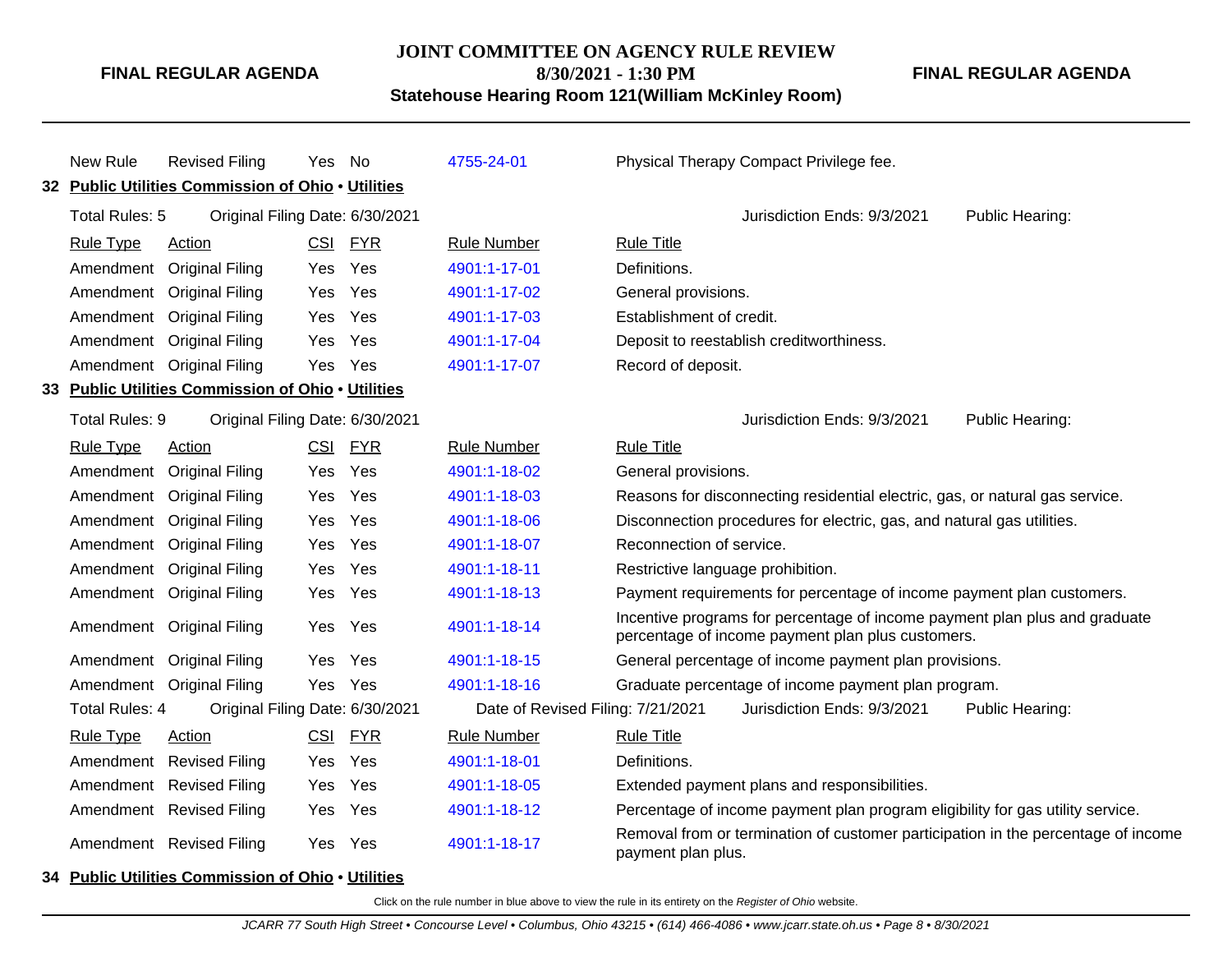### **JOINT COMMITTEE ON AGENCY RULE REVIEW**

**FINAL REGULAR AGENDA**

**8/30/2021 - 1:30 PM**

**Statehouse Hearing Room 121(William McKinley Room)**

**FINAL REGULAR AGENDA**

| <b>Total Rules: 1</b> | Original Filing Date: 7/15/2021          |           |            |                    | Jurisdiction Ends: 9/18/2021<br>Public Hearing:                                                                                                   |  |
|-----------------------|------------------------------------------|-----------|------------|--------------------|---------------------------------------------------------------------------------------------------------------------------------------------------|--|
| <b>Rule Type</b>      | <b>Action</b>                            |           | CSI FYR    | <b>Rule Number</b> | <b>Rule Title</b>                                                                                                                                 |  |
|                       | Amendment Original Filing                | No        | No         | 4901:1-14-05       | Gas cost recovery rate.                                                                                                                           |  |
|                       | 35 School Employees Retirement System .  |           |            |                    |                                                                                                                                                   |  |
| <b>Total Rules: 1</b> | Original Filing Date: 7/15/2021          |           |            |                    | Jurisdiction Ends: 9/18/2021<br>Public Hearing:                                                                                                   |  |
| <b>Rule Type</b>      | <b>Action</b>                            |           | CSI FYR    | <b>Rule Number</b> | <b>Rule Title</b>                                                                                                                                 |  |
|                       | Amendment Original Filing                | <b>No</b> | <b>No</b>  | 3309-1-35          | Health care.                                                                                                                                      |  |
|                       | 36 Secretary of State . Campaign Finance |           |            |                    |                                                                                                                                                   |  |
| Total Rules: 39       | Original Filing Date: 7/14/2021          |           |            |                    | Jurisdiction Ends: 9/17/2021<br>Public Hearing: 8/18/2021                                                                                         |  |
| <b>Rule Type</b>      | <b>Action</b>                            |           | CSI FYR    | <b>Rule Number</b> | <b>Rule Title</b>                                                                                                                                 |  |
|                       | Amendment Original Filing                | No        | Yes        | $111:2 - 1 - 01$   | Scope.                                                                                                                                            |  |
|                       | Amendment Original Filing                | No        | Yes        | $111:2 - 1 - 02$   | Definitions.                                                                                                                                      |  |
| Amendment             | <b>Original Filing</b>                   | No        | Yes        | $111:2 - 1 - 03$   | Loan.                                                                                                                                             |  |
| Amendment             | <b>Original Filing</b>                   | No.       | Yes        | $111:2 - 1 - 04$   | Name of the committee.                                                                                                                            |  |
| Amendment             | <b>Original Filing</b>                   | No        | Yes        | $111:2 - 1 - 05$   | Best efforts.                                                                                                                                     |  |
|                       | Amendment Original Filing                | No        | Yes        | $111:2 - 1 - 07$   | Limitations pertaining to federal committees.                                                                                                     |  |
| Amendment             | <b>Original Filing</b>                   | No        | Yes        | $111:2 - 1 - 08$   | Local candidate waiver of reporting requirements.                                                                                                 |  |
| Amendment             | <b>Original Filing</b>                   | No.       | Yes        | 111:2-1-09         | County population.                                                                                                                                |  |
|                       | Amendment Original Filing                | No        | <b>Yes</b> | 111:2-2-01         | Independent expenditures.                                                                                                                         |  |
|                       | Amendment Original Filing                | No        | Yes        | 111:2-2-03         | Use of the candidate's personal funds.                                                                                                            |  |
|                       | Amendment Original Filing                | No        | Yes        | 111:2-2-04         | Use of the funds or property of a corporation, nonprofit corporation, or labor<br>organization to advocate the election or defeat of a candidate. |  |
|                       | Amendment Original Filing                | No        | Yes        | 111:2-3-01         | Establishment of separate segregated fund.                                                                                                        |  |
|                       | Amendment Original Filing                | No.       | Yes        | 111:2-3-03         | FSL corporate/labor PAC must file statement of organization; Ohio corporate/labor<br>PAC must disclose sponsoring corporation.                    |  |
|                       | Amendment Original Filing                | No        | Yes        | 111:2-3-04         | Reports to be filed by FSL PACs.                                                                                                                  |  |
|                       | Amendment Original Filing                | No        | Yes        | 111:2-3-05         | Reporting of establishment, administrative and solicitation costs by Ohio corporate/<br>labor PACs and FSL corporate PACs.                        |  |
|                       | Amendment Original Filing                | No.       | Yes        | 111:2-3-06         | Social or fund-raising events; gifts, prizes, or other things of value in exchange for<br>contributions.                                          |  |
|                       |                                          |           |            |                    |                                                                                                                                                   |  |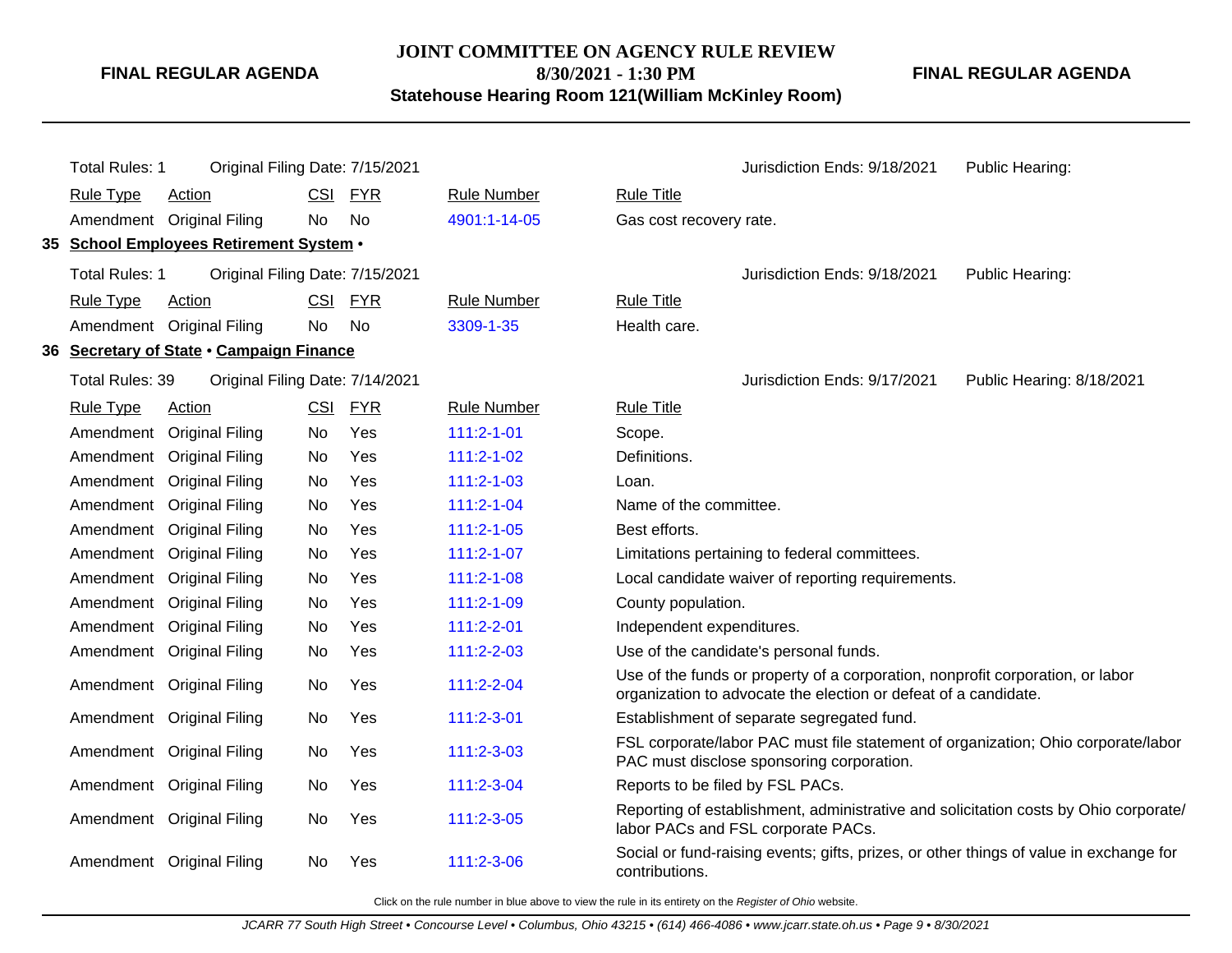### **JOINT COMMITTEE ON AGENCY RULE REVIEW**

**8/30/2021 - 1:30 PM**

# **Statehouse Hearing Room 121(William McKinley Room)**

|                                                                                                                                 |                  | Amendment Original Filing | No  | Yes        | 111:2-3-07         | Solicitation of contributions for a particular candidate prohibited; administrative<br>expenses which may and may not be paid by a connected corporation. |                           |
|---------------------------------------------------------------------------------------------------------------------------------|------------------|---------------------------|-----|------------|--------------------|-----------------------------------------------------------------------------------------------------------------------------------------------------------|---------------------------|
|                                                                                                                                 | Amendment        | <b>Original Filing</b>    | No  | Yes        | 111:2-3-08         | Corporation and labor organization communications.                                                                                                        |                           |
|                                                                                                                                 | Amendment        | <b>Original Filing</b>    | No. | Yes        | 111:2-3-09         | Electioneering communication.                                                                                                                             |                           |
|                                                                                                                                 | Amendment        | <b>Original Filing</b>    | No  | Yes        | 111:2-3-10         | Statewide ballot issue political action committees.                                                                                                       |                           |
|                                                                                                                                 | Amendment        | <b>Original Filing</b>    | No  | Yes        | $111:2 - 4 - 01$   | Payment of filing fee by candidate.                                                                                                                       |                           |
|                                                                                                                                 | Amendment        | <b>Original Filing</b>    | No  | Yes        | 111:2-4-03         | Political action committee contributions.                                                                                                                 |                           |
|                                                                                                                                 | Amendment        | <b>Original Filing</b>    | No  | Yes        | 111:2-4-04         | When campaign finance statements must be filed.                                                                                                           |                           |
|                                                                                                                                 | Amendment        | <b>Original Filing</b>    | No  | Yes        | 111:2-4-06         | Contributions made by a candidate or by the candidate's campaign committee.                                                                               |                           |
|                                                                                                                                 | Amendment        | <b>Original Filing</b>    | No  | Yes        | $111:2 - 4 - 07$   | Monthly statements.                                                                                                                                       |                           |
|                                                                                                                                 | Amendment        | <b>Original Filing</b>    | No  | Yes        | 111:2-4-09         | Short form statements.                                                                                                                                    |                           |
|                                                                                                                                 | Amendment        | <b>Original Filing</b>    | No  | Yes        | $111:2 - 4 - 10$   | Forms.                                                                                                                                                    |                           |
|                                                                                                                                 | Amendment        | <b>Original Filing</b>    | No  | Yes        | $111:2 - 4 - 11$   | Deposit of receipts.                                                                                                                                      |                           |
|                                                                                                                                 | Amendment        | <b>Original Filing</b>    | No  | Yes        | 111:2-4-12         | Checks combining contributions with other payments.                                                                                                       |                           |
|                                                                                                                                 | Amendment        | <b>Original Filing</b>    | No  | Yes        | $111:2 - 4 - 13$   | Accounting for contributions and expenditures.                                                                                                            |                           |
|                                                                                                                                 | Amendment        | <b>Original Filing</b>    | No  | Yes        | $111:2 - 4 - 17$   | Joint fund-raising.                                                                                                                                       |                           |
|                                                                                                                                 | Amendment        | <b>Original Filing</b>    | No  | Yes        | $111:2 - 4 - 18$   | Political communications.                                                                                                                                 |                           |
|                                                                                                                                 | Amendment        | <b>Original Filing</b>    | No  | Yes        | 111:2-4-19         | Amendments.                                                                                                                                               |                           |
|                                                                                                                                 | Amendment        | <b>Original Filing</b>    | No  | Yes        | 111:2-4-20         | Reporting contributions for partnerships.                                                                                                                 |                           |
|                                                                                                                                 | Amendment        | <b>Original Filing</b>    | No  | Yes        | 111:2-5-01         | Electronic signature.                                                                                                                                     |                           |
|                                                                                                                                 | Amendment        | <b>Original Filing</b>    | No  | Yes        | 111:2-5-02         | Acknowledgment of statement filed by electronic means of transmission.                                                                                    |                           |
|                                                                                                                                 | Amendment        | <b>Original Filing</b>    | No. | Yes        | 111:2-5-03         | Provision of checks and receipts when filing by electronic means of transmission.                                                                         |                           |
|                                                                                                                                 | Amendment        | <b>Original Filing</b>    | No  | Yes        | 111:2-5-04         | Hardship rule.                                                                                                                                            |                           |
|                                                                                                                                 |                  | Amendment Original Filing | No  | Yes        | 111:2-5-05         | Termination of transition fund.                                                                                                                           |                           |
| State Board of Emergency Medical, Fire, and Transportation Services .<br>37<br>Total Rules: 8<br>Original Filing Date: 7/9/2021 |                  |                           |     |            |                    |                                                                                                                                                           |                           |
|                                                                                                                                 |                  |                           |     |            |                    | Jurisdiction Ends: 9/12/2021                                                                                                                              | Public Hearing: 8/11/2021 |
|                                                                                                                                 | <b>Rule Type</b> | Action                    | CSI | <b>FYR</b> | <b>Rule Number</b> | <b>Rule Title</b>                                                                                                                                         |                           |
|                                                                                                                                 |                  | Amendment Original Filing | Yes | Yes        | 4765-8-01          | Qualifications for a certificate to practice.                                                                                                             |                           |
|                                                                                                                                 |                  |                           |     |            |                    |                                                                                                                                                           |                           |

Amendment Original Filing Yes Yes [4765-8-03](http://www.registerofohio.state.oh.us/jsps/publicdisplayrules/processPublicDisplayRules.jsp?entered_rule_no=4765-8-03&doWhat=GETBYRULENUM&raID=0) Notification to board of change of personal information.

Amendment Original Filing Yes Yes [4765-8-04](http://www.registerofohio.state.oh.us/jsps/publicdisplayrules/processPublicDisplayRules.jsp?entered_rule_no=4765-8-04&doWhat=GETBYRULENUM&raID=0) Renewal of certificate to practice.

Click on the rule number in blue above to view the rule in its entirety on the Register of Ohio website.

JCARR 77 South High Street • Concourse Level • Columbus, Ohio 43215 • (614) 466-4086 • www.jcarr.state.oh.us • Page 10 • 8/30/2021

**FINAL REGULAR AGENDA**